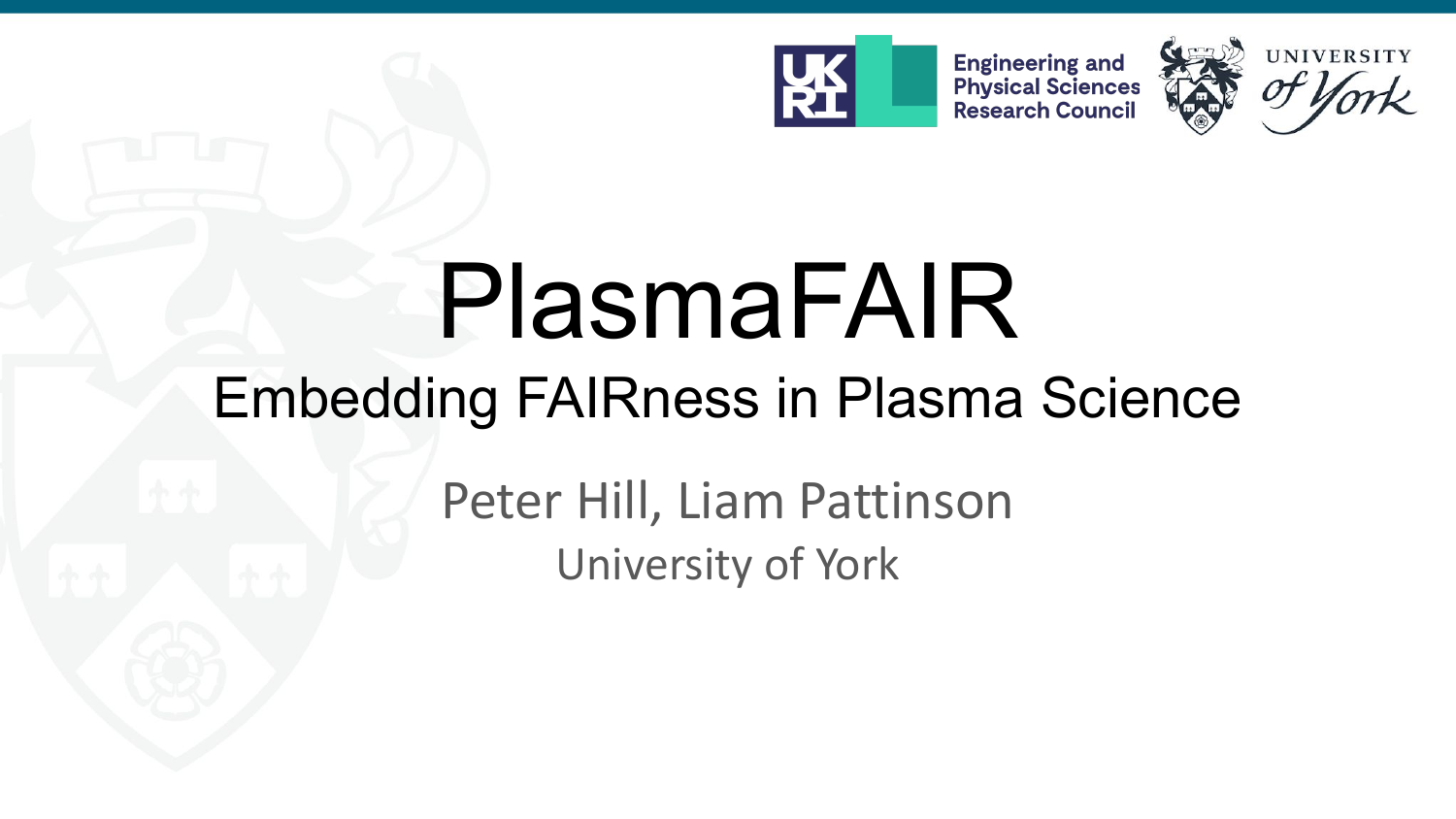### **Overview**

- How open is plasma science?
- Improving software sustainability
- **FAIRer simulation data**

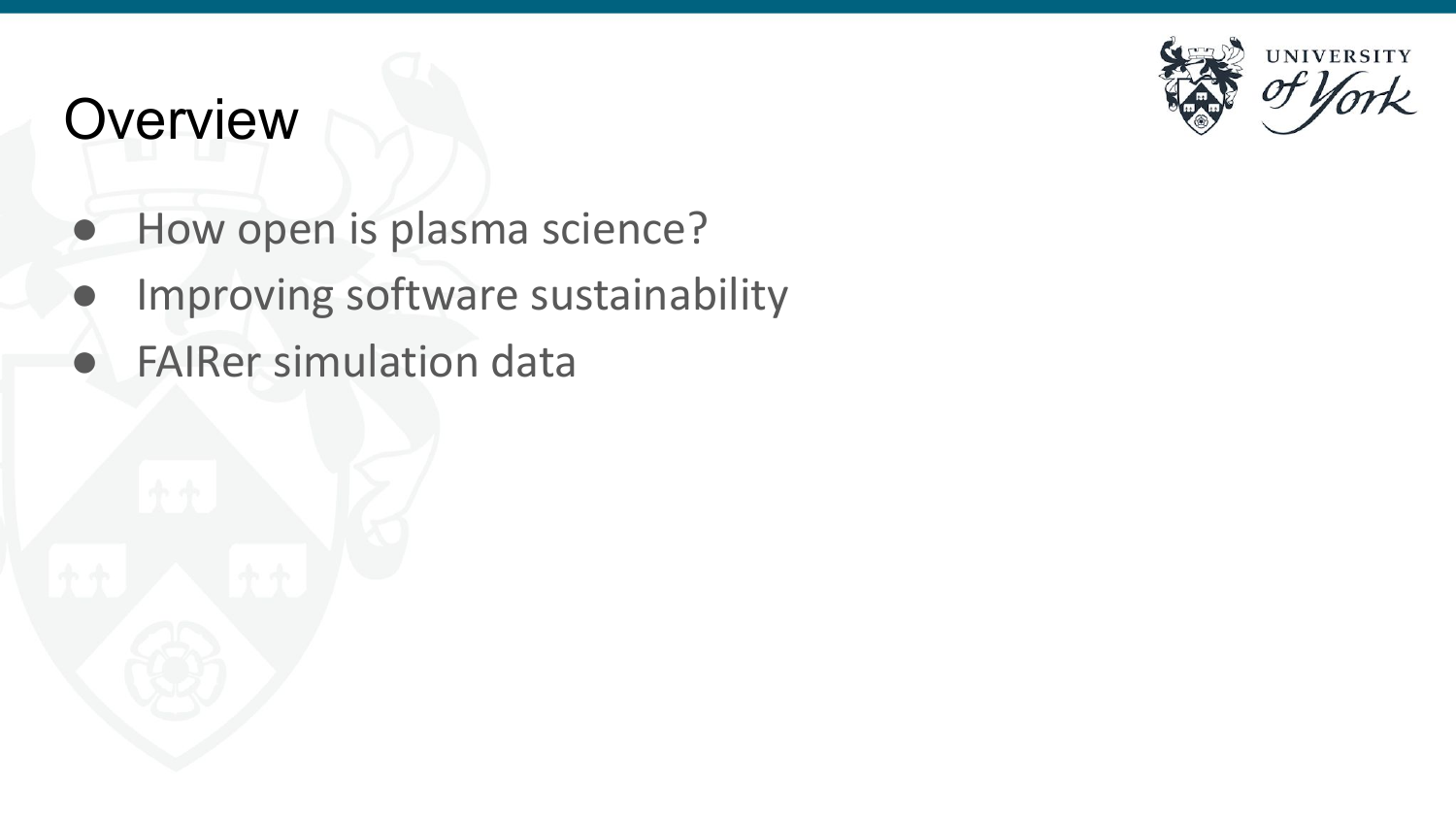### How open is plasma science?



- Other more sophisticated comparisons have been made
	- Schindler *et al* 2021, 2022
	- Federer *et al* 2018
- But either missing plasma science, or less popular plasma journals
- So, ArXiv:
	- very commonly used by plasma and similar fields
	- Enables comparing across multiple journals without worrying about how to get papers
	- Papers available from (free) cloud data dump
	- BUT: not everyone uses ArXiv, so possibly some bias?
	- ALSO: raw LaTeX not available, only PDFs (and PS), so OCR/text conversion required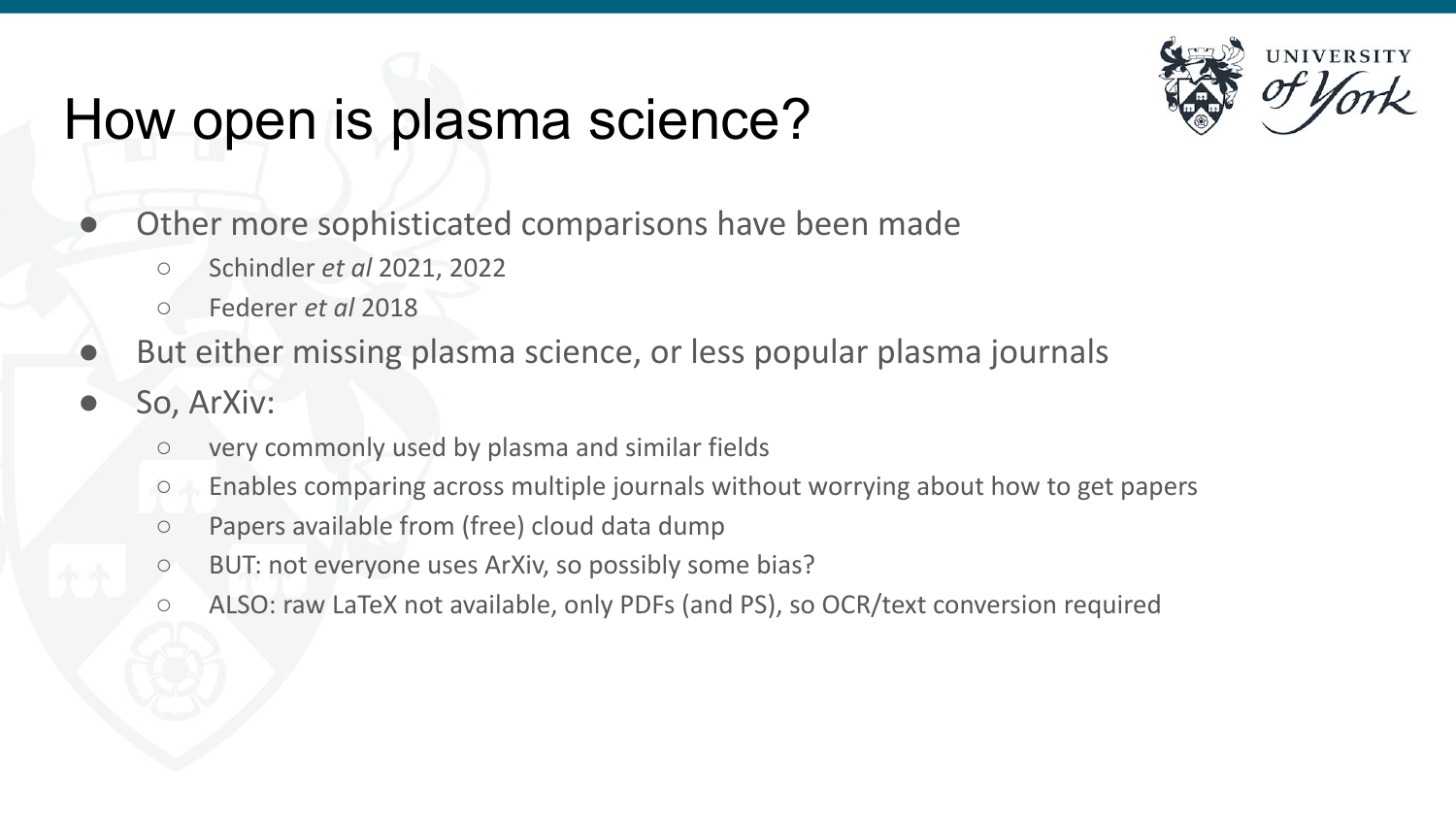## Cross-community Comparison



- Full ArXiv archive way too big: multiple TBs
- Limit analysis to "**physics**" (general physics) and "**q-bio**" (quantitative biology)
	- physics includes: Atmospheric and Oceanic Physics; Atomic Physics; Biological Physics; Chemical Physics; Computational Physics; Data Analysis, Statistics and Probability; Fluid Dynamics; History and Philosophy of Physics; Physics Education; **Plasma Physics**
	- q-bio includes: Biomolecules; Cell Behavior; Genomics; Molecular Networks; Neurons and Cognition
- Total: 255,727 papers, 0.4 TB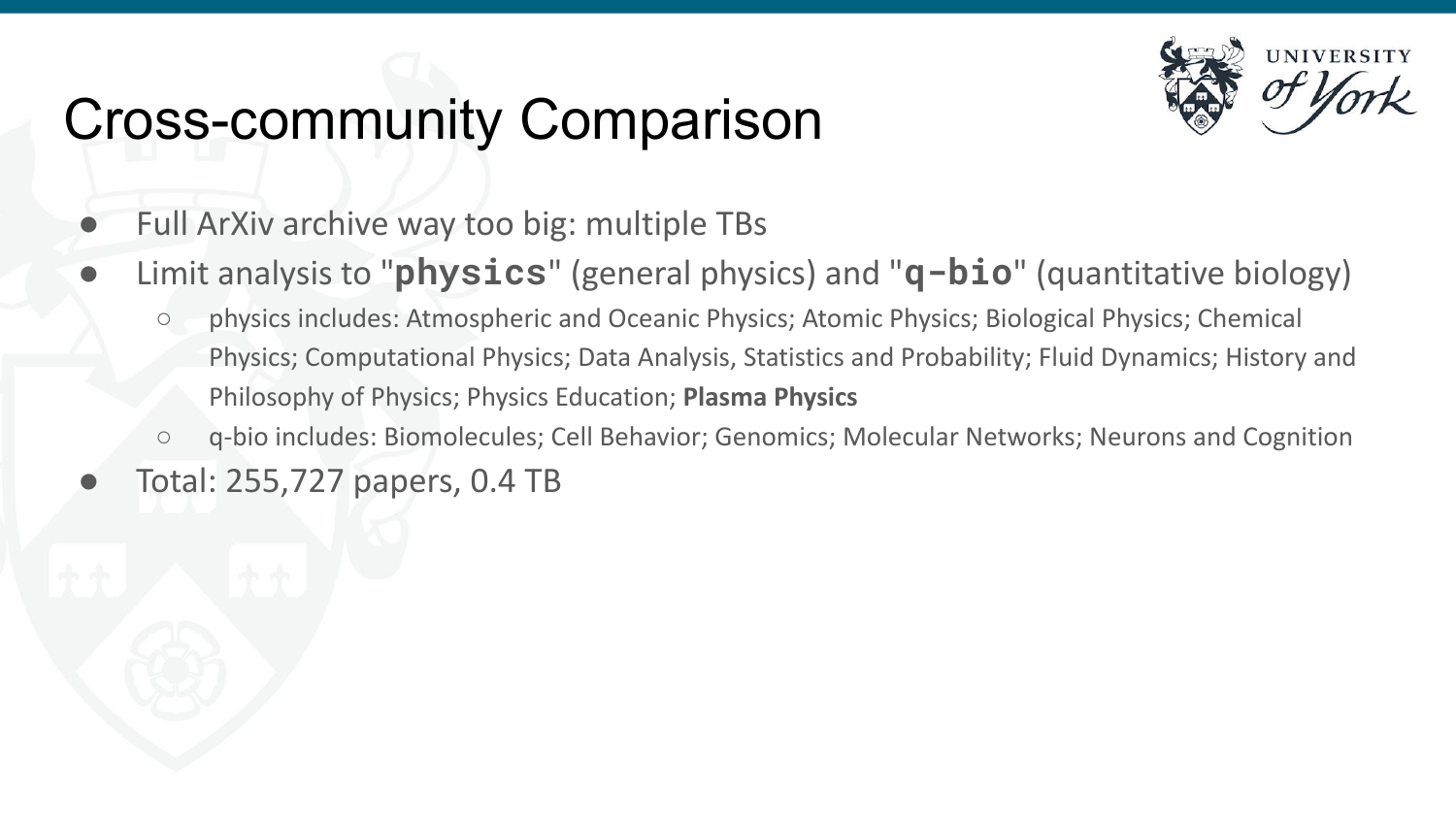### Analysis method



- Regular expression based searching
	- Using software: "software|\bcodes?\b|numerical|simulation|\bscripts?\b"
	- Data/code availability statement: "available (?:up)?on (?:reasonable)? ?request|reasonable request|(data|code) ?availability"
- Regex system far from perfect, required lots of tweaking on subset of data, looking at context
- Plan to read through sample of papers to check reliability of regex searches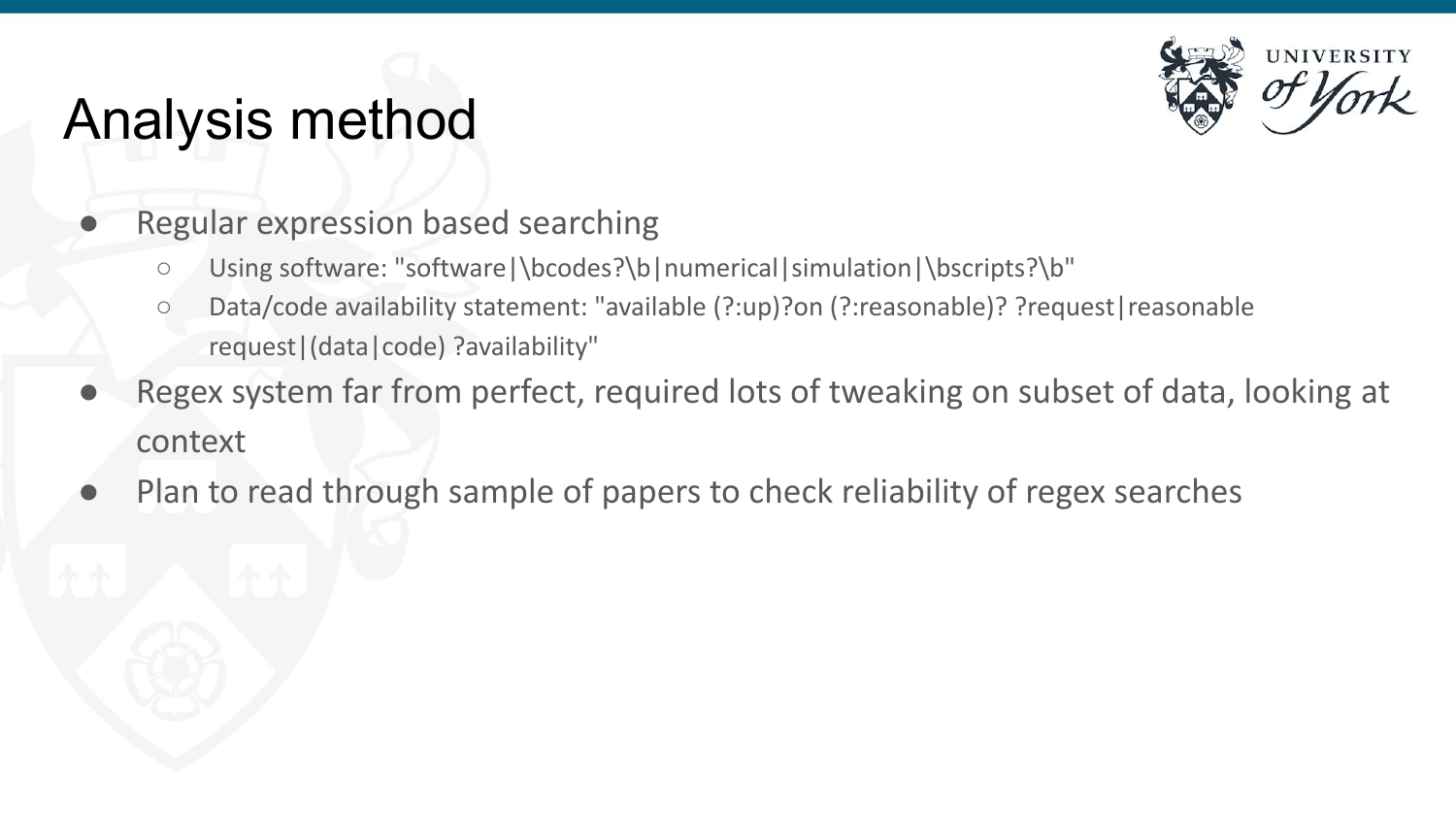

### Physics vs Biology trends

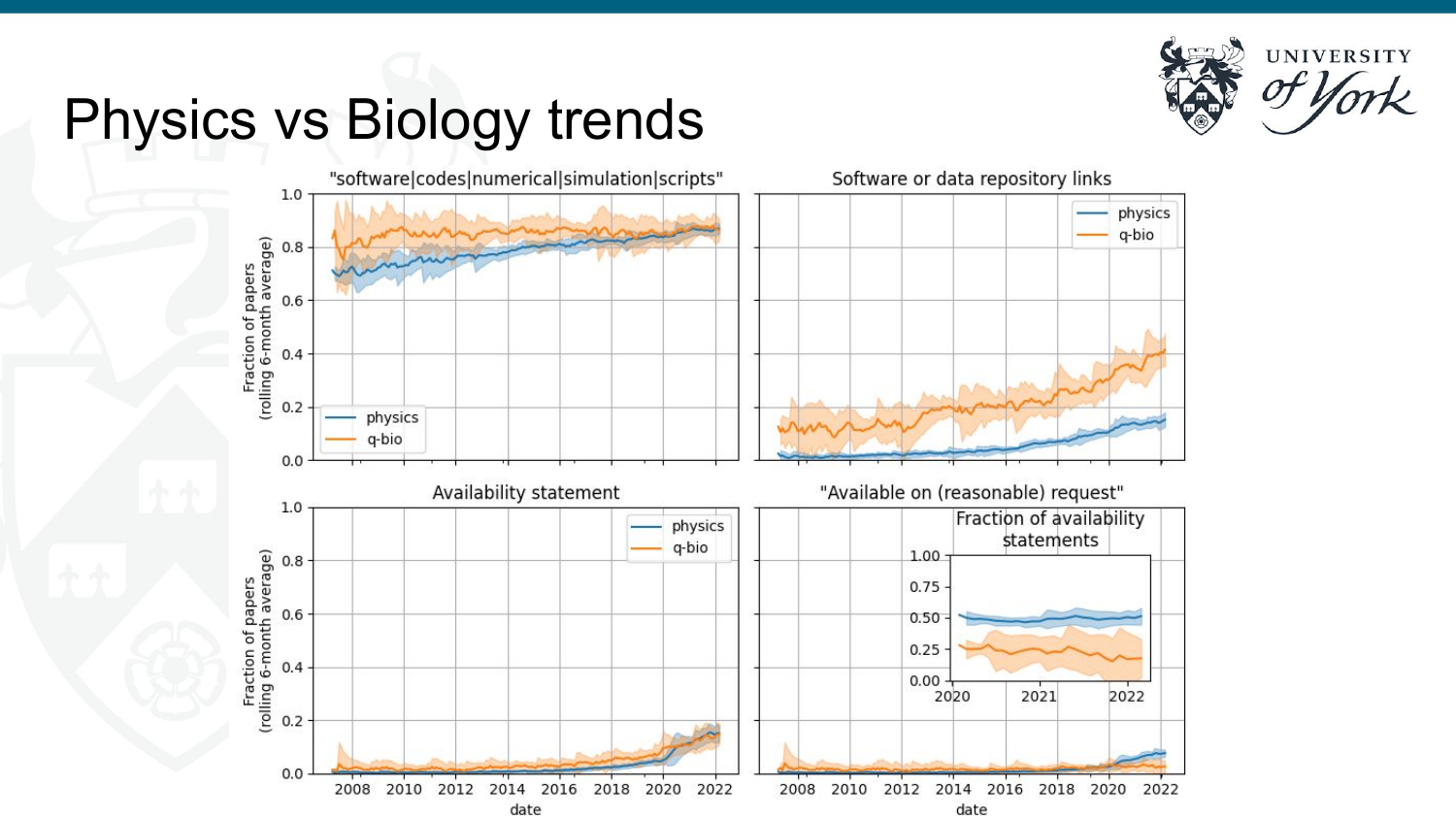

### Physics category comparisons 2021

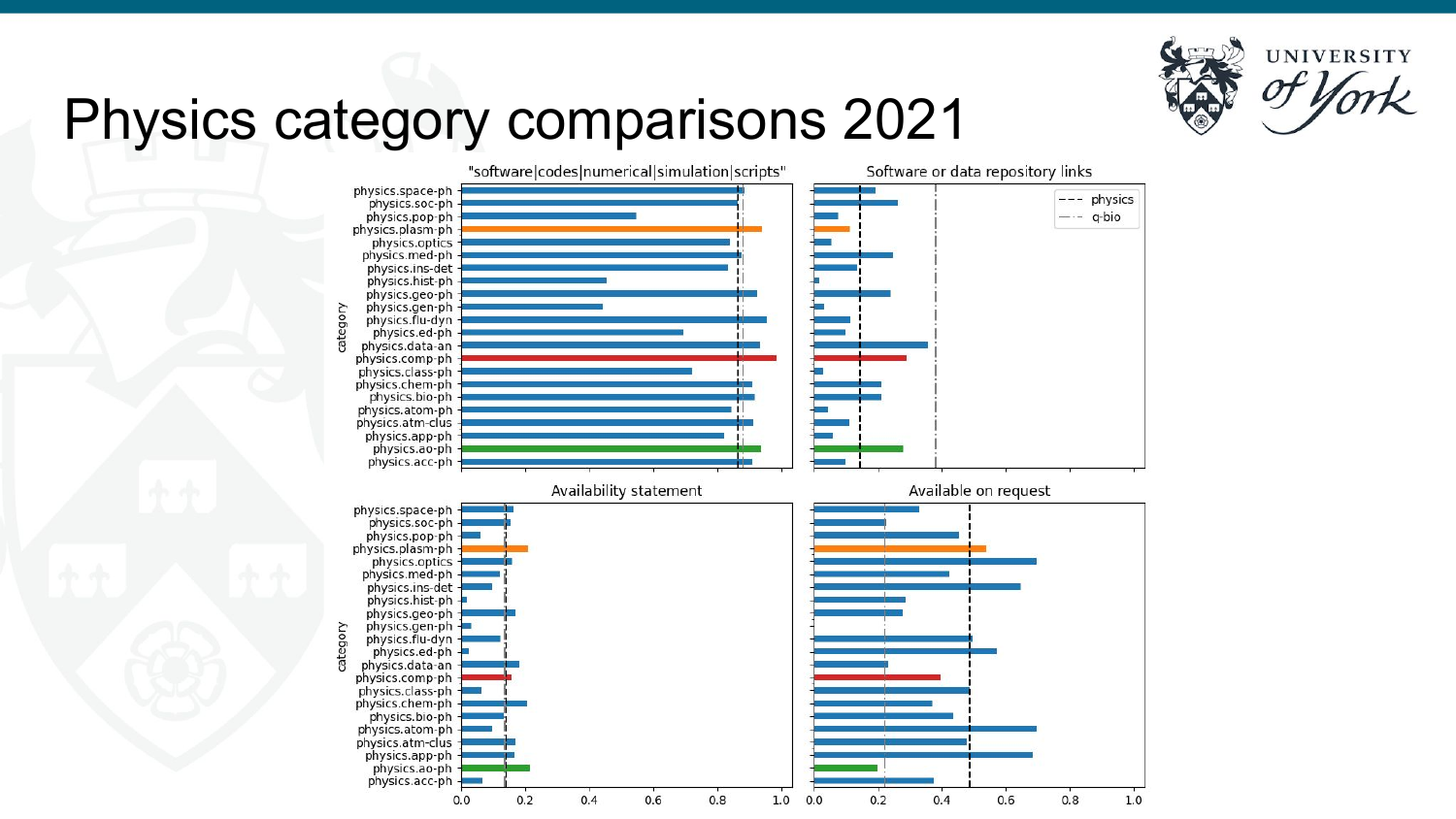

### **Conclusions**

- Sharing of data/code has increased over time across all communities, particularly in the last two-three years
- Other communities share (relatively) a lot more
- Biology seems to benefit from domain-specific data repositories
	- => Expand existing efforts in plasma?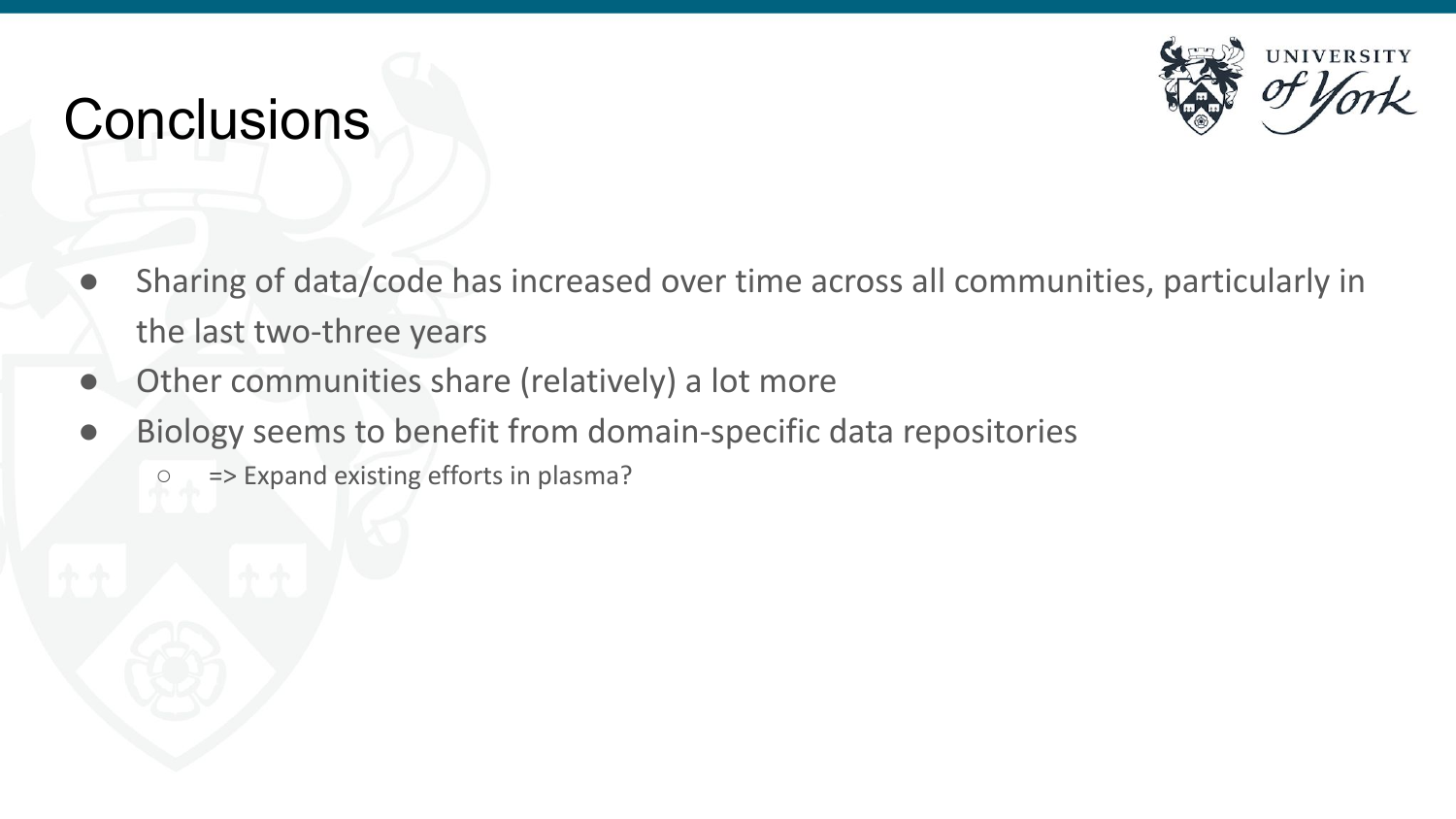## Usability and Sustainability Projects



- Why do people not share data/code? Stodden 2010 offers insights
- Most do want to
	- Unsurprising! People share results in papers, often in Open Access
- Most common reason:
	- **○ The time and effort required to clean it up**
- PlasmaFAIR: bring RSE resources to researchers to clean up code
- End goals:
	- improve sustainability of plasma research software ecosystem as a whole
	- introduce FAIR principles to researchers
- Lots of narrowly focused projects => direct interaction with more researchers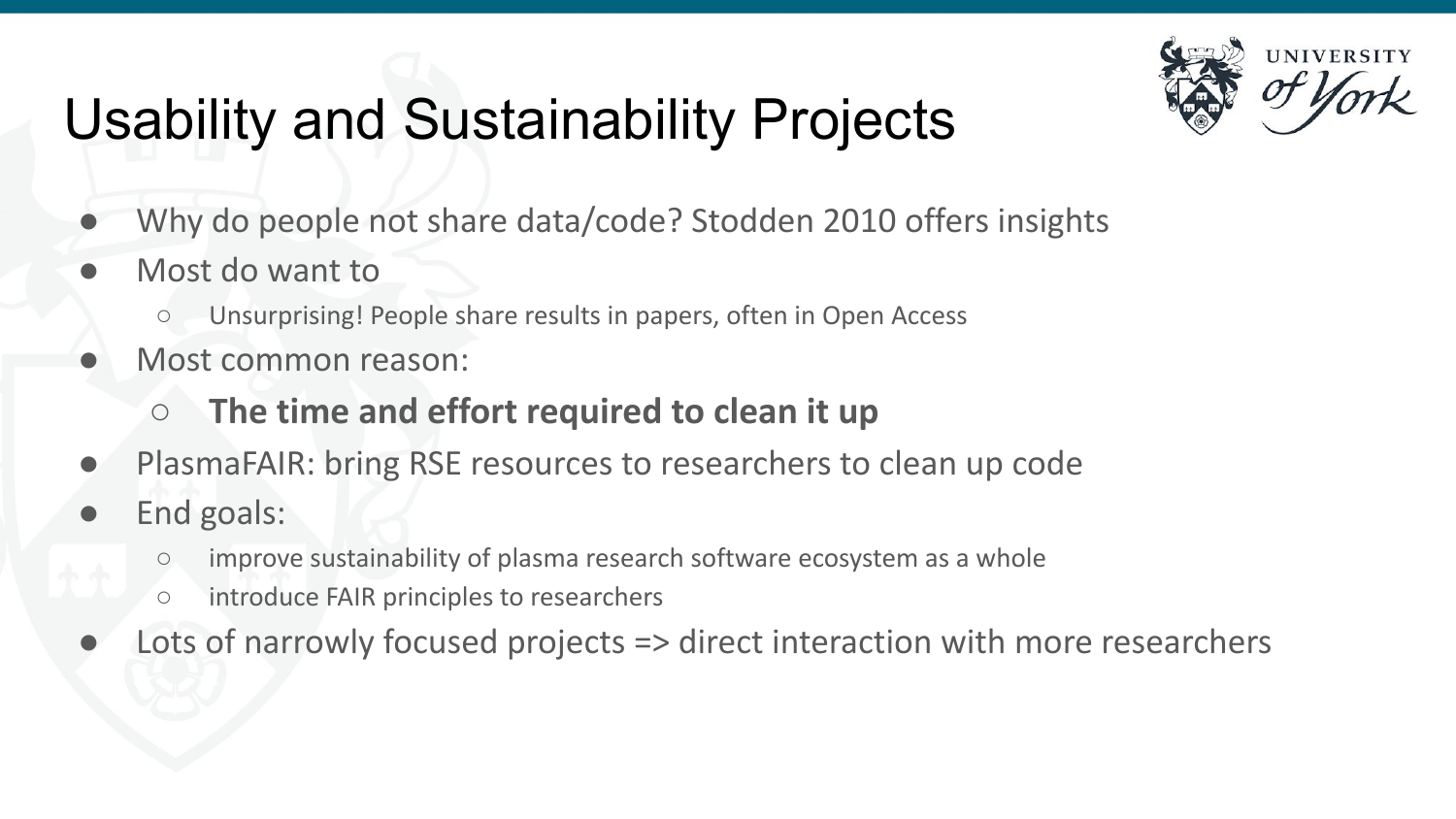



### Making Plasma Software Better

Apply Now!

Software Health-checks Get a professional evaluation of the sustainability of your plasma software

13

Sustainability improvements We can help you with everything from writing automated tests to improving user guides

### Publishing and impact

Guidance on increasing the impact of your research software, making it more visible, and easier to use

### https://plasmafair.github.io

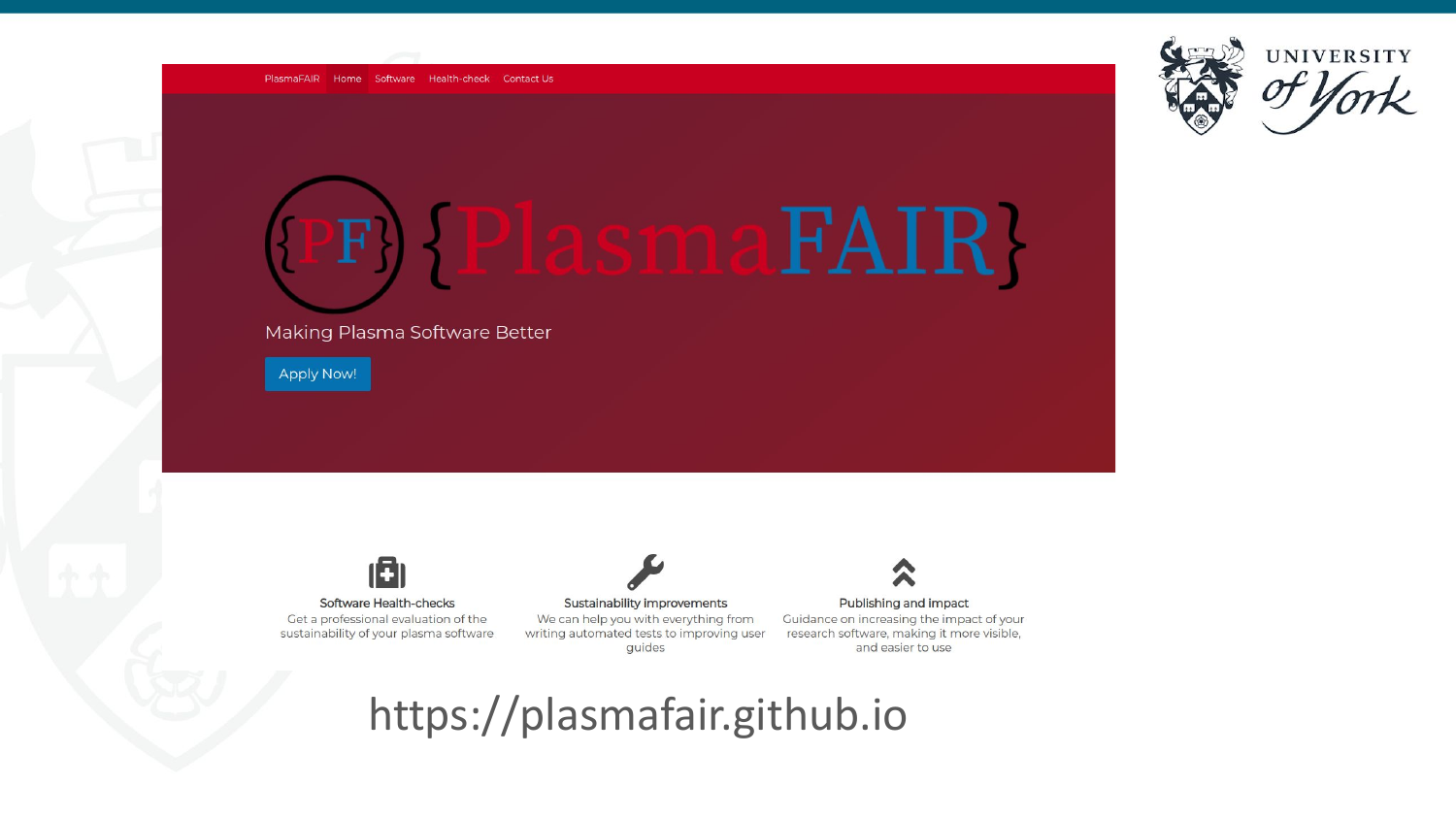## Case study 1: FORD

- Fortran documentation generator  $-$ Doxygen/Sphinx for Fortran
- Generates HTML pages from in-source comments (and markdown files)
- Original author no longer had time to support project
- More than two years since last release
- Documentation an essential part of sustainable software
- Fortran heavily used in plasma science
- **First PlasmaFAIR project!**



| $\overline{\phantom{a}}$<br>Source Files<br>Manual | Modules<br>Procedures                                                                  | Derived Types  | Programs |                                            |                    |                                                   |  |
|----------------------------------------------------|----------------------------------------------------------------------------------------|----------------|----------|--------------------------------------------|--------------------|---------------------------------------------------|--|
|                                                    |                                                                                        |                |          | ">                                         |                    |                                                   |  |
| C_jext Subroutine                                  |                                                                                        |                |          |                                            |                    |                                                   |  |
| statements  Source File                            |                                                                                        |                |          |                                            |                    | gs2 diagnostics.fpp / gs2 diagnostics / calc jext |  |
| <i>ntents</i>                                      |                                                                                        |                |          | private subroutine calc jext(istep, j ext) |                    |                                                   |  |
| ource Code                                         | <b>Uses</b>                                                                            |                |          |                                            |                    |                                                   |  |
| alc_jext                                           | mp dist fn                                                                             |                |          |                                            |                    |                                                   |  |
|                                                    | Calculate the time-averaged antenna current $j_{ext} = k_1^2 A_{antenna}$<br>Arguments |                |          |                                            |                    |                                                   |  |
|                                                    | <b>Type</b>                                                                            | Intent         | Optional | <b>Attributes</b>                          |                    | <b>Name</b>                                       |  |
|                                                    | integer.                                                                               | intent(in)     |          |                                            | ÷.                 | Current simulation timestep<br>istep              |  |
|                                                    | real.                                                                                  | intent(inout), |          | dimension(:)                               | $\therefore$ j_ext |                                                   |  |



cа.

| proutine calc jext (istep, j ext) |  |
|-----------------------------------|--|
|                                   |  |
| use mp, only: proc0               |  |
| use dist fn. only: get jext       |  |
| implicit none                     |  |
| > Current simulation timestep     |  |
|                                   |  |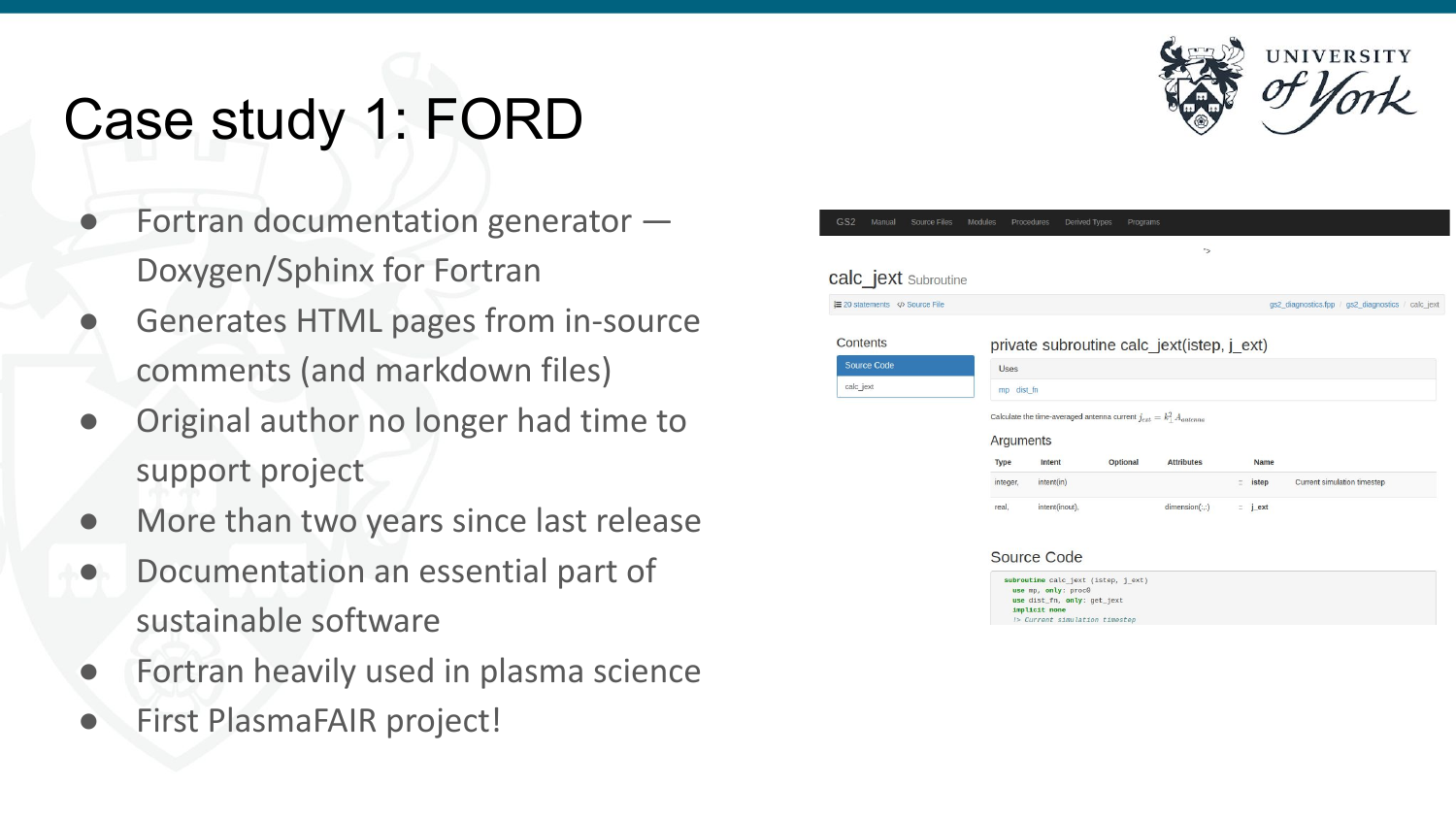## Case study 1: FORD

- Took over maintainership
- Reviewed  $\sim$ 30 outstanding PRs
- Merged bug fixes and new features => new release
- Implemented modern Python packaging best practices
- Added CI, unit tests, automated packaging
- Now merged 54 PRs, fixed >30 bugs, added >100 tests, made 12 releases

### **FORD v6.1.0**

### See CHANGELOG.md for a full list of changes.

### **New Features**

- · Add ability to choose encoding
- Add -- force mode to carry on past some errors
- . Add hide undoc option to hide undocumented elements
- . Add max frontpage items option to control number of objects in bottom navigation links
- Add gitlab project option
- Add copy subdir option to copy subdirectories to generated documentation
- · Add ability to define user aliases
- Add ordered\_subpage option to control order of subpages in left-hand navbar
- Add support for python -m ford
- · Add ability to link to external project documentation
- · Warn on missing include files instead of error

### **Better recognition of Fortran features**

- Recognise double complex type
- Recognise both subroutine and function calls on same line, for example call foo(bar())
- Allow lines consisting of a single ampersand
- Recognise both extends and include case-insensitively
- Recognise contains in submodule procedures · Allow backslashes in character default values

### **Buafixes**

- Fix copying MathJax config file
- Fix invalid "Read more" for components of derived types
- Fix links in the README files
- Add source code line values to raised exceptions
- . Fix #273: Ensuring set is used for module uses data
- Fix #267: Include all proc doc when missing read more • Fix directory names in error message
- · Fix anchors being hid by naybar for all elements
- · Fix missing parentheses on str. Lower call
- Fix and update URLs for intrinsic modules

Plus many project/sustainability related fixes

 $\Box$  11 2 Open  $\checkmark$  99 Closed

Author -

- $\Box$   $\rightarrow$  Fix change to exclude behaviour  $\checkmark$ #408 by ZedThree was merged on 4 Apr
- $\Box$  i. Fix bad conversion to str in sort: type-alpha  $\vee$ #401 by ZedThree was merged on 4 Apr
- $\Box$  is Fix for FortranVariable sharing references to lists  $\vee$ #400 by ZedThree was merged on 14 Mar
- $\Box$   $\rightarrow$  Fix external project test  $\sim$ #397 by ZedThree was merged on 25 Feb
- □ ⊁ External projects: deal with extended types  $\checkmark$ #396 by haraldkl was merged on 24 Feb · Approved
- $\Box$  **}** Fix exclude dirs  $\lor$ #394 by ZedThree was merged on 14 Mar
- $\Box$  & Fix for preprocessors that can't read from stdin  $\checkmark$ #393 by ZedThree was merged on 14 Mar
- $\Box$   $\rightarrow$  Fix type permission attributes  $\vee$ #392 by ZedThree was merged on 14 Mar
- $\Box$  & Fix showing source in generated docs  $\vee$ #390 by ZedThree was merged on 14 Mar
- $\Box$   $\rightarrow$  Update math and environ markdown extensions  $\checkmark$ #385 by ZedThree was merged on 21 Feb
- $\Box$  & Fix CSS for markdown tables and add optional striped-table extension  $\vee$ #384 by ZedThree was merged on 14 Mar
- $\Box$  & Fix local external project  $\checkmark$ 
	- #382 by ZedThree was merged on 1 Feb
- $\Box$  & Fix preprocessor command  $\checkmark$ #381 by ZedThree was merged on 1 Feb
- $\Box$  **1** Fix multiline attributes  $\vee$ #379 by ZedThree was merged on 31 Jan
- $\Box$  Fix black action to work on forks; only run on changes to .py files  $\vee$ #376 by ZedThree was merged on 12 Jan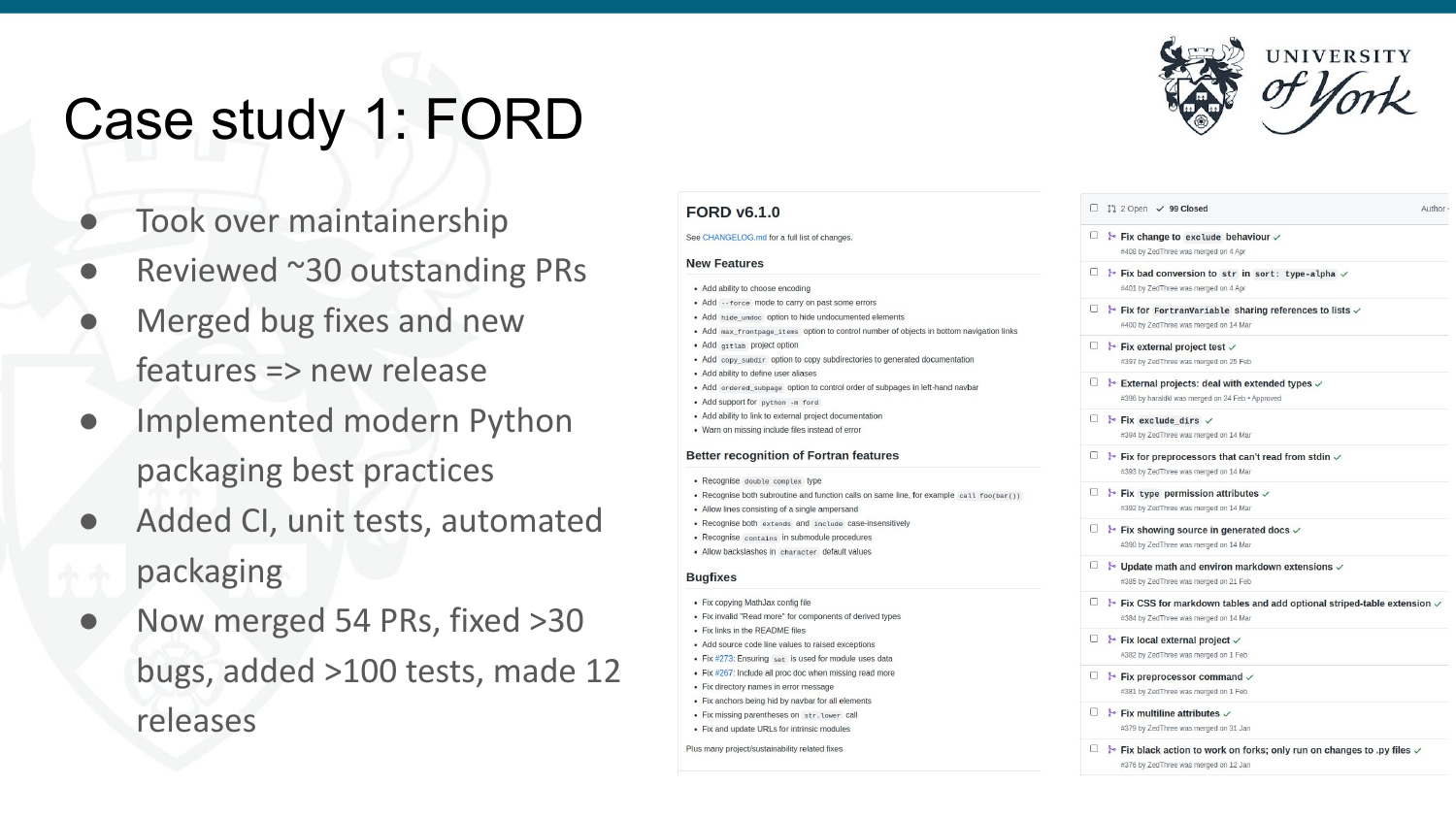## Case study 2: Neasy-f

- Wrapper for NetCDF Fortran API
- Designed to make common patterns simple and enable piecewise use (i.e. plays nice with the standard Fortran API)
- Makes use of NetCDF-4 features
	- Backed by HDF5: can enable compression (faster IO, smaller file size)
	- No need to separate defining and writing variables
- Removes need to keep variable handles around for program lifetime
- Built-in error checking (aborts if error detected)
- Handles some conventional attributes and metadata
- Fortran 2008 features to reduce interface explosion
- Used in GS2: enabled removal of net 1200 lines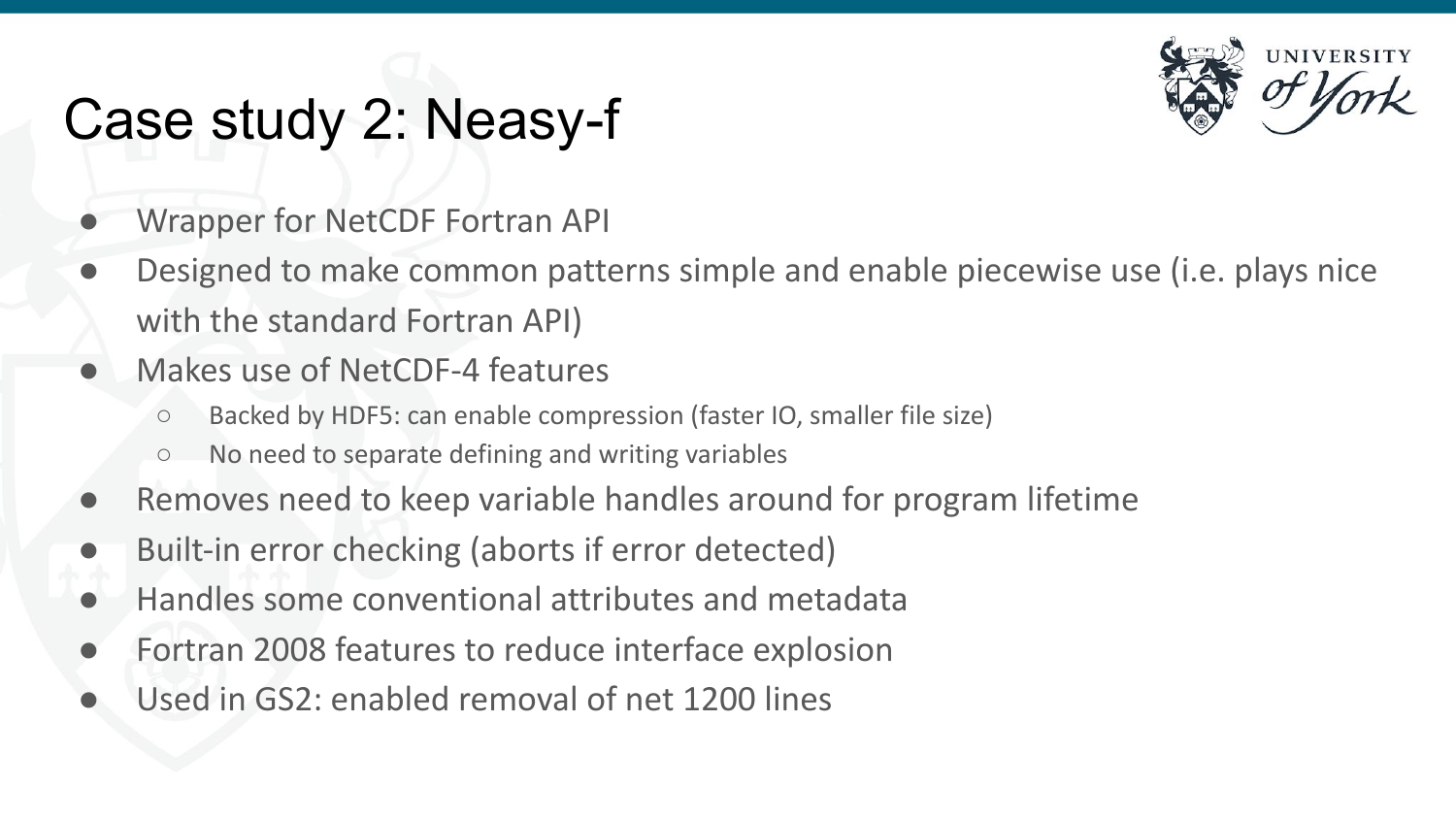### Case study 2: Neasy-f



- Left: official NetCDF Fortran example; Right: rewritten with Neasy-f
- No need for user-written check subroutine
- Variable definition, conventional metadata, and write done in same call

```
call check( nf90_create("my_file.nc", &
            ior(nf90 clobber, nf90 netcdf4), ncid) )
call check( nf90 def dim(ncid, "x", NX, x dimid) )
call check( nf90 def dim(ncid, "y", NY, y dimid) )
call check( nf90_def_var(ncid, "data", NF90_INT, & 
            [y dimid, x dimid], varid)
call check( nf90 put att(ncid, varid, "units", "Pa") )
call check( nf90 put att(ncid, varid, &
            "long name", "Synthetic pressure") )
call check( nf90 enddef(ncid) )
call check( nf90 put var(ncid, varid, data out) )
call check( nf90 close(ncid) )
```

```
ncid = neasyf open("my file.nc", "w")
call neasyf dim(ncid, "x", dim size=NX)
call neasyf dim(ncid, "y", dim size=NY)
call neasyf_write(ncid, "data", data_out, ["y", "x"], &
       units="Pa", long name="Synthetic pressure")
```

```
call neasyf_close(ncid)
```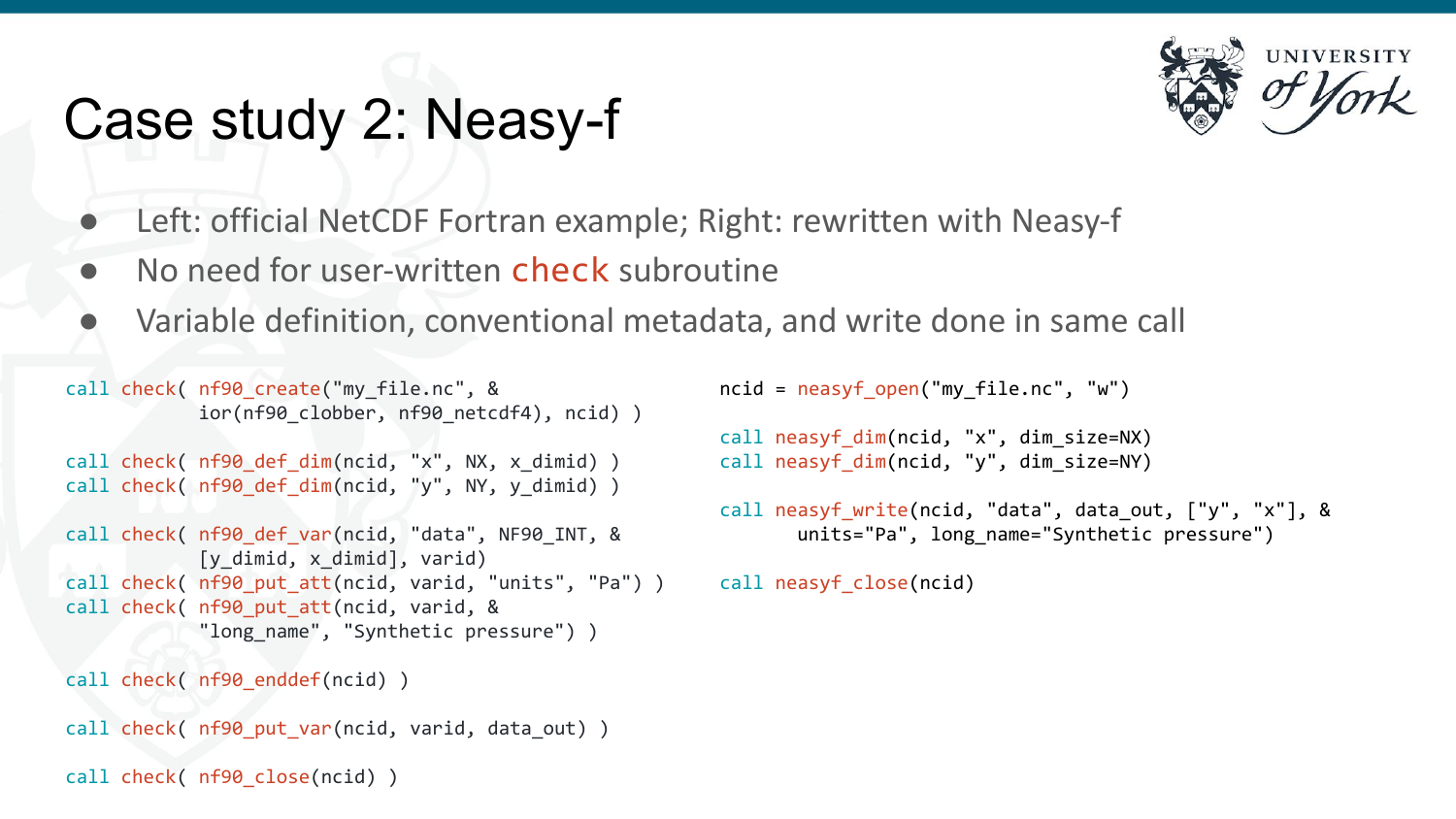

## Automatic Provenance Capturing

- Many tools exist for capturing provenance information
- But, either:
	- For dynamic languages (e.g. Python)
	- Requires use of workflow management tool
- Want something:
	- that works with C/C++/Fortran and MPI/HPC
	- simple to integrate with existing software
	- that requires little interaction from end user
- Use cases:
	- Finding simulations that match some parameters
	- Enabling machine learning
	- Easier, FAIRer archiving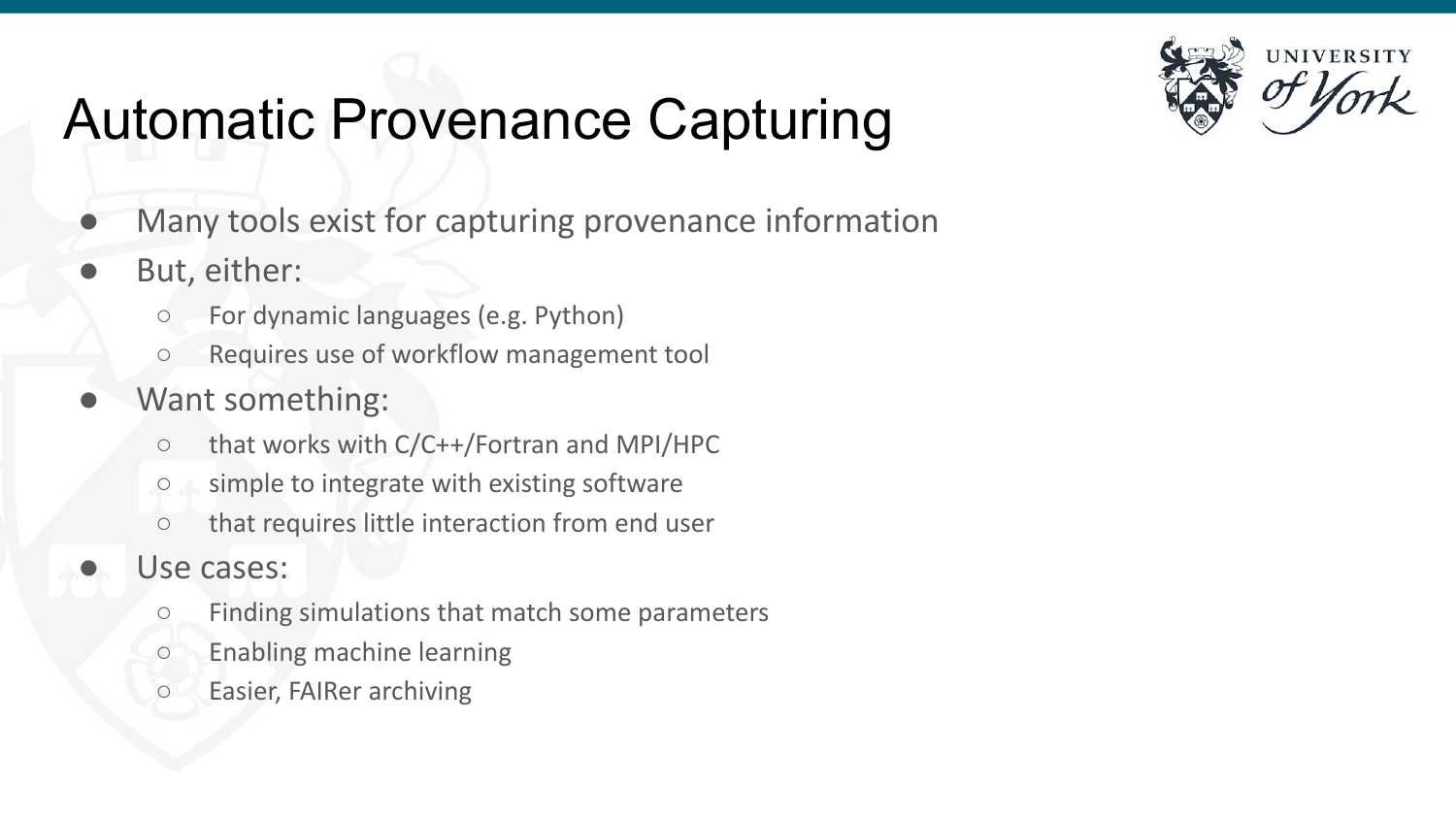### Autoprov



- New tool, still in development, pre-alpha
- Two function calls: autoprov init and autoprov finish
- Implemented in C++ with C and Fortran APIs
- Automatic capturing of runtime information
- Automatic capturing of file IO metadata
- Output to metadata file and/or database
- MPI compatible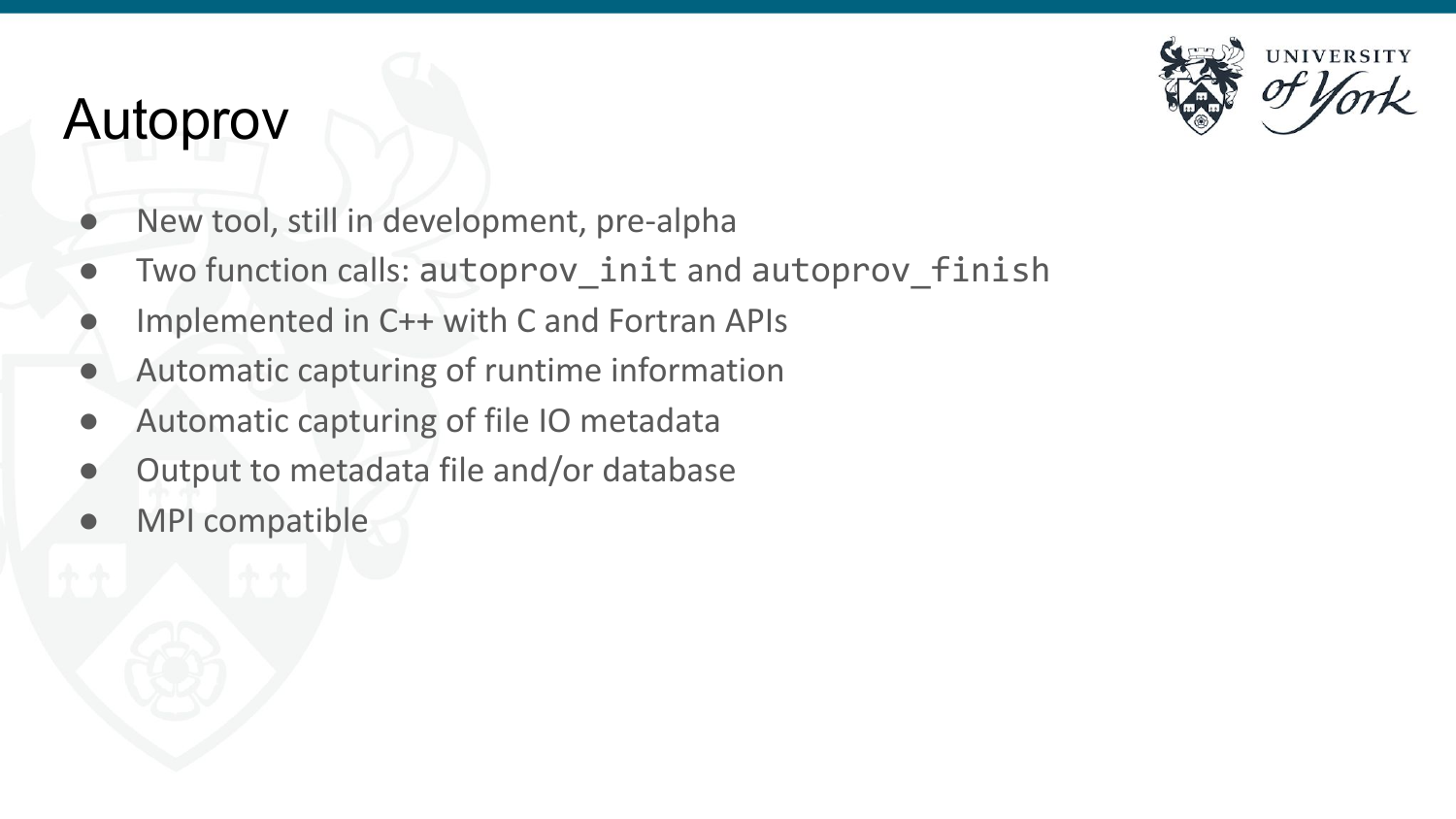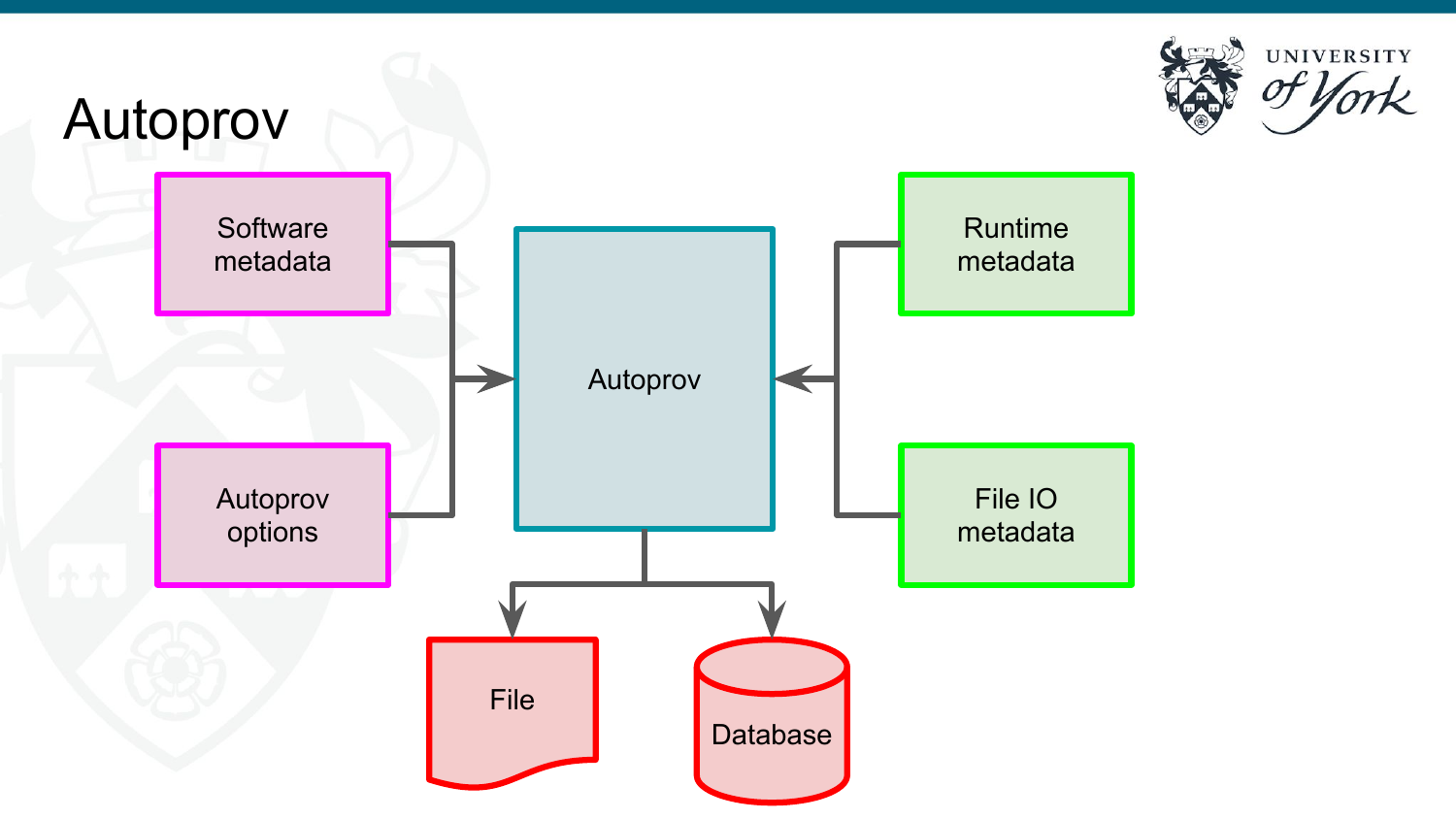

### Autoprov

}

### #include <autoprov/autoprov.h>

```
int main(int argc, char* argv[]){
   AutoprovOpts opts = autoprov default opts();
     AutoprovMetadata metadata = {"test", "1.2.3"};
    autoprov init(argc, argv, &opts, &metadata);
    /* do things */ autoprov_finalize();
     return 0;
```